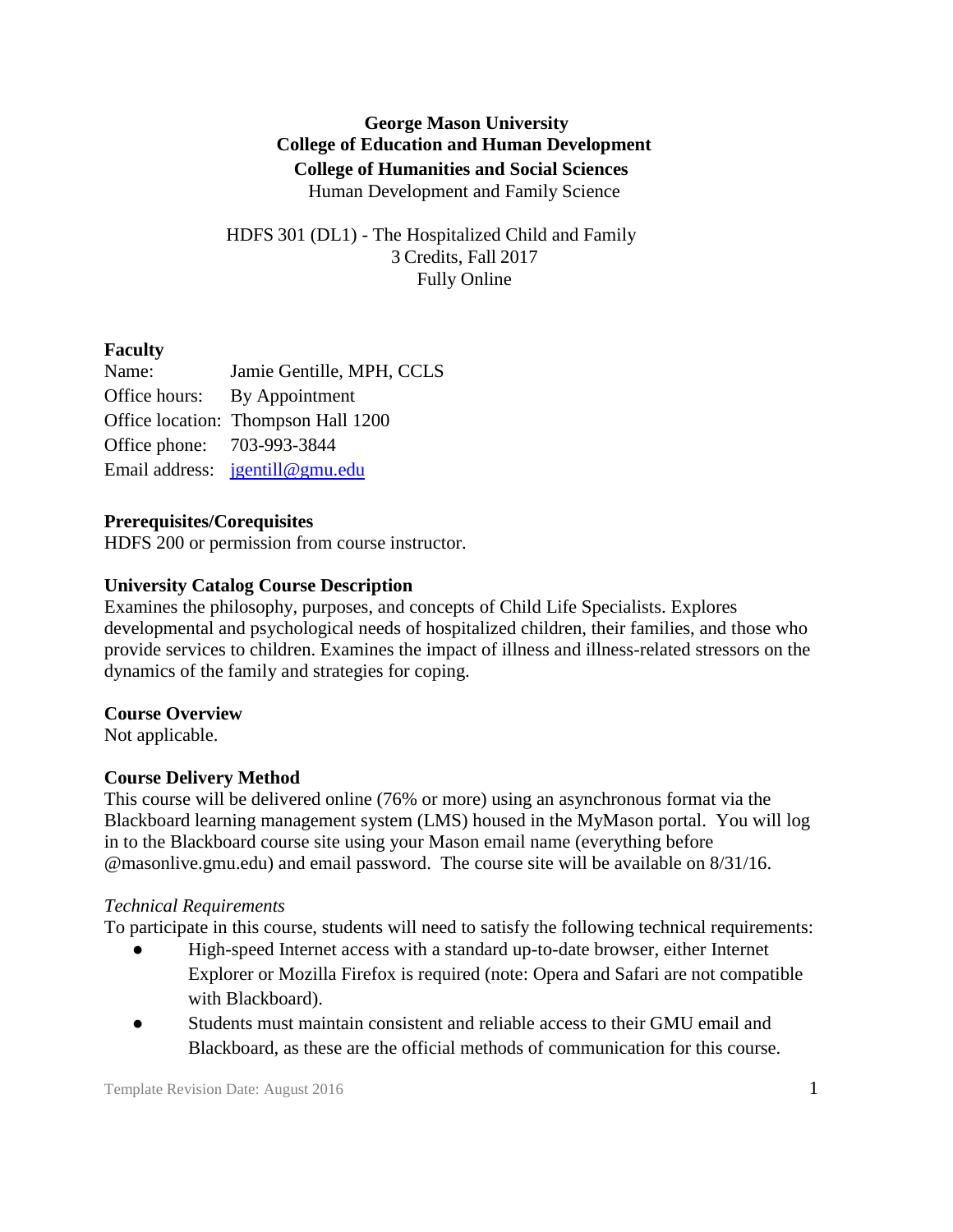- Students may be asked to create logins and passwords on supplemental websites and/or to download trial software to their computer or tablet as part of course requirements.
- The following software plug-ins for PCs and Macs, respectively, are available for free download:
	- [Adobe Acrobat Reader: https://get.adobe.com/reader/]
	- [Windows Media Player: https://windows.microsoft.com/enus/windows/downloads/windows-media-player/]
	- [Apple Quick Time Player: www.apple.com/quicktime/download/]

## *Expectations*

- Course Week: Because asynchronous courses do not have a "fixed" meeting day, our week will start on Monday, and finish on Sunday.
- Log-in Frequency: Students must actively check the course Blackboard site and their GMU email for communications from the instructor, class discussions, and/or access to course materials at least 3 times per week.
- Participation: Students are expected to actively engage in all course activities throughout the semester, which includes viewing all course materials, completing course activities and assignments, and participating in course discussions and group interactions.
- Technical Competence: Students are expected to demonstrate competence in the use of all course technology. Students who are struggling with technical components of the course are expected to seek assistance from the instructor and/or College or University technical services.
- Technical Issues: Students should anticipate some technical difficulties during the semester and should, therefore, budget their time accordingly. Late work will not be accepted based on individual technical issues.
- Workload: Please be aware that this course is **not** self-paced. Students are expected to meet *specific deadlines* and *due dates* listed in the **Class Schedule** section of this syllabus. It is the student's responsibility to keep track of the weekly course schedule of topics, readings, activities and assignments due.
- Instructor Support: Students may schedule a one-on-one meeting to discuss course requirements, content or other course-related issues. Those unable to come to a Mason campus can meet with the instructor via telephone or web conference. Students should email the instructor to schedule a one-on-one session, including their preferred meeting method and suggested dates/times.
- Netiquette: The course environment is a collaborative space. Experience shows that even an innocent remark typed in the online environment can be misconstrued. Students must always re-read their responses carefully before posting them, so as others do not consider them as personal offenses. *Be positive in your approach with others and*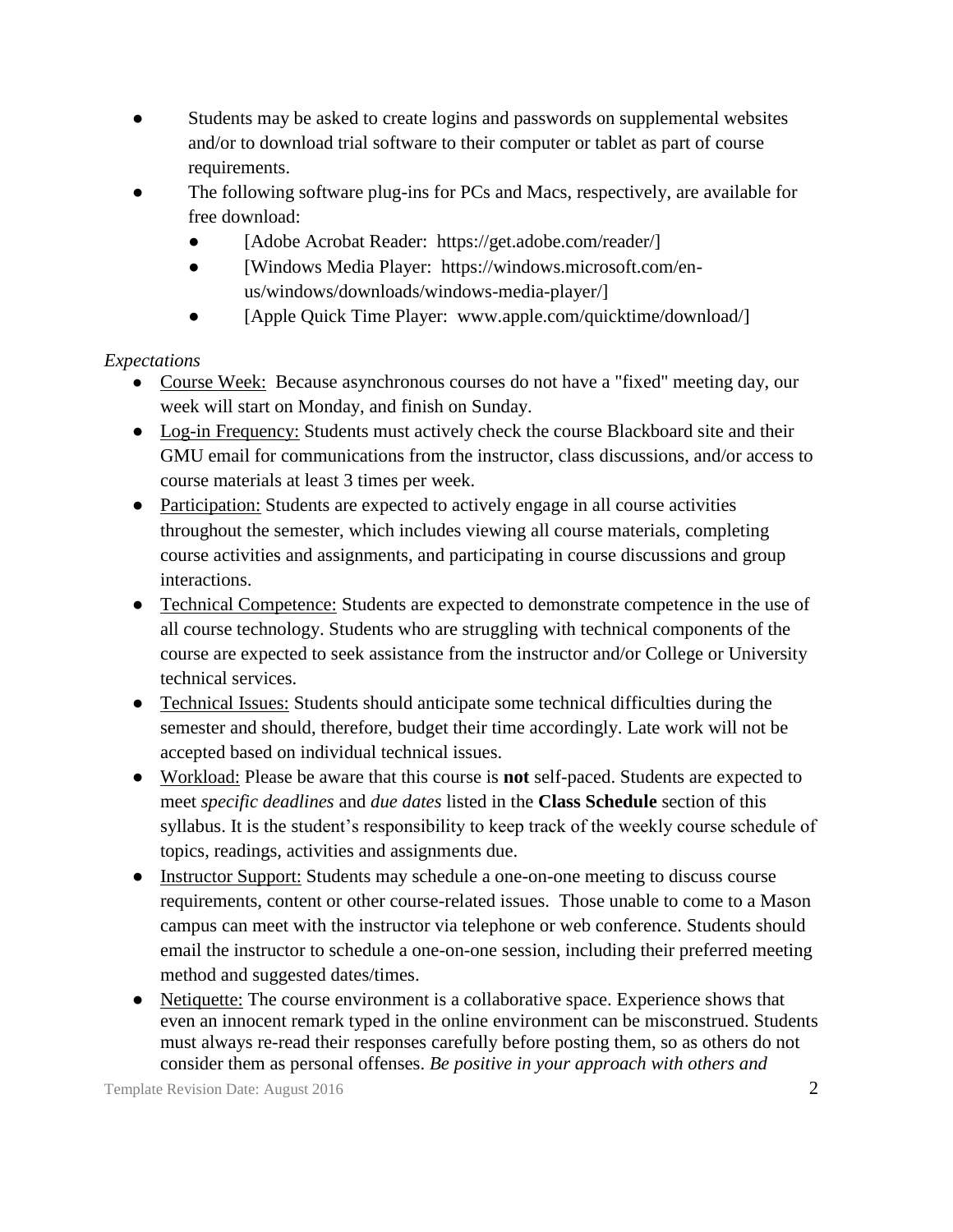*diplomatic in selecting your words.* Remember that you are not competing with classmates, but sharing information and learning from others. All faculty are similarly expected to be respectful in all communications.

● Accommodations: Online learners who require effective accommodations to insure accessibility must be registered with George Mason University Disability Services.

#### **Learner Outcomes or Objectives**

This course is designed to enable students to do the following:

- 1. Typical infant, child and adolescent responses to illness, injury and health care
- 2. Family Centered Care
- 3. Common sibling and parent responses to illness, injury or death of a child in a family
- 4. Therapeutic interventions in a healthcare environment
- 5. The impact of pain, suffering, coping and resilience
- 6. The role of a child life specialist as an integral member of the healthcare team

#### **Professional Standards**

**(**Child Life Council**)**

Upon completion of this course, students will have met the following professional standards: This course is aligned with the standards established by the Child Life Council, focusing specifically on "the ability to represent and communicate child life practice and psychosocial issues of infants, children, youth and families to others."

#### **Required Texts**

Thompson, R. (2009). *The handbook of child life: A guide for pediatric psychosocial care.* Springfield, IL, Charles C. Thomas.

#### **Recommended Readings**

- Rollins, J., Bolig, R., & Mahan, C. (2005). *Meeting children's psychosocial needs across the healthcare continuum.* Austin, TX, Pro-Ed.
- Thompson, R. H., & Stanford, G. (1997). *Child life in hospitals: Theory and practice*. Springfield, IL, Charles C. Thomas Publisher.
- McKenry, P. C., & Price, S. J. and Price, C. A. (2010). *Families & change: Coping with stressful events and transitions. (4th edition).* London: Sage
- Cook, P. (1999). Supporting sick children and their families, ISBN # 978-0-7020-2207-4
- Gaynard, L., Wolfer, J., Goldberger, J., Thompson, R., Redburn, L., & Lidley, L. (1990). *Psychosocial care of children in hospitals: A clinical practice manual from ACCH child life research project.* Rockville, MD: Child Life Council, Inc.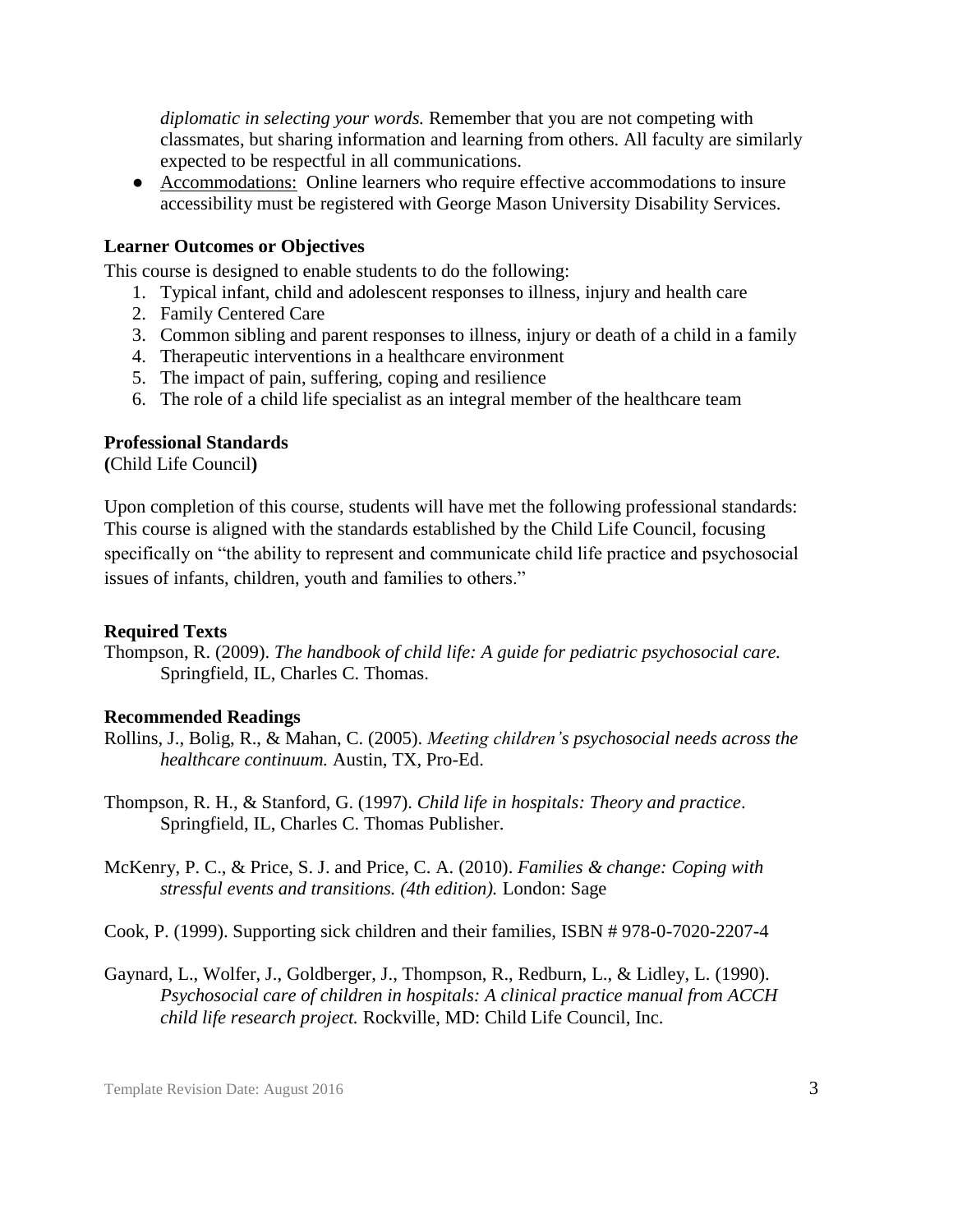#### **Course Performance Evaluation**

Students are expected to submit all assignments on time in the manner outlined by the instructor (e.g., Blackboard, Tk20, hard copy).

### ● **Assignments and Examinations**

#### **CONTENT MODULES – 3 MODULES TOTAL**

This course will utilize 3 content modules. Within these modules, all the relevant course material will be available in the format of course notes, power point presentations, and additional readings. This content will be incorporated into all online discussions, quizzes, and projects. It is critical for students to review all content on each module in a timely manner. Following a traditional classroom model, each module contains several "in class" lectures that are based on your readings and also include information gleaned from other sources. It is imperative that you view each module to prepare for discussions, quizzes and projects.

### **I. Dialogic Posts** (*20 points*)

There will be one introduction post and three dialogic posts to a series of discussion questions. You are asked to participate in these "class discussions" by addressing the question and expanding upon a classmate's posting.

**Requirements of Posts:** To earn full credit, you will need to answer **each** question posted by the instructor for each discussion session as well as post at least one additional response to a classmate's post. This means that you must complete at least 2 posts (within the one-week period allotted for posts and responses.) **Each post** should include references to your readings when appropriate and other sources to enrich the discussion.

**Evaluation of Discussion Posts:** I consider three categories that are important for building a learning community through group discussions: **1) promptness and initiative**, **2) quality of posting in terms of relevance, use of references, and contribution to the learning community**, and **3) quantity of posts**. Each post is worth 6 points, and the introduction post is worth 2 points.

- Promptness and initiative: Student responds in a timely manner to the discussion questions posted, leaving adequate time for fellow students to reply and engage in a meaningful dialogue about the questions and responses. **Please be kind to your group-mates and do not wait until the last minute to participate in the discussions.** *(2 points)*
- Quality of posting: Responses to the instructors question should be **at least 3 paragraphs in length** (remember a **paragraph must be no less than 3 sentences long**) and must directly reference either module notes or readings in the formulation of your response. Skimpy responses or responses that do not cite course resources will not receive full credit. I will give you feedback early on so you understand the depth and breadth or expected responses. *(3 points)*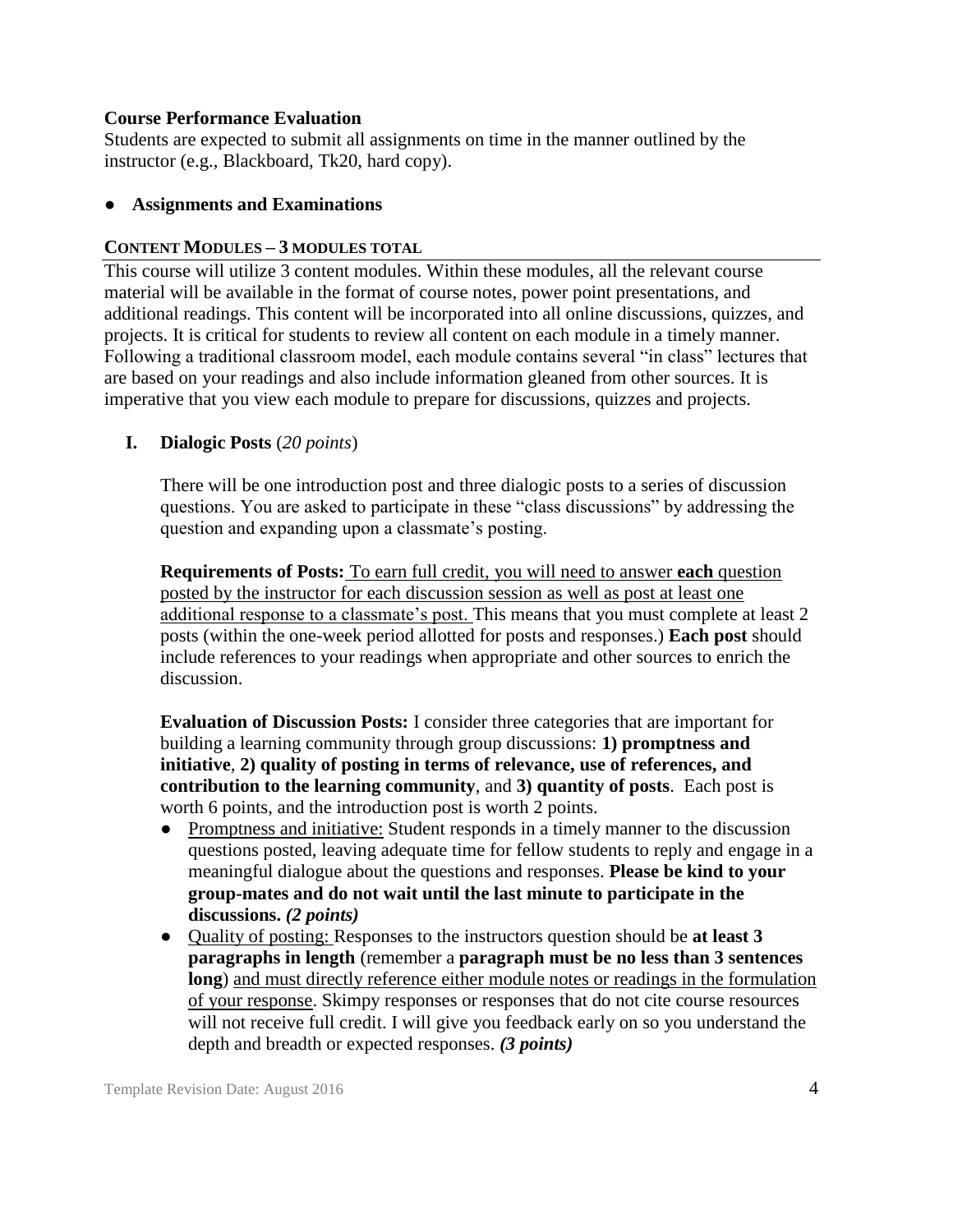● Quantity of postings: Students engaged in discussions will likely **post multiple times** throughout the open discussion as they dialogue with group-mates to delve deeply into course materials and explore relevant course constructs and research findings. Quantity of postings is considered in relation to quality of postings. In other words, all postings should be meaningful and thoughtful. *(1 point)*

Discussions are asynchronous, which means that you will have time to read and respond at any time during the 1-week window that the discussions are available. You do not have to respond at the same exact time as everyone else in class. **Discussion windows will close at the end of the 1-week period on Sunday evening at 11:00pm.** Refer to the course calendar for "due by" dates. You will NOT be able to make up any missed discussion post except under extraordinary circumstances (as previously defined in this syllabus).

### **HERE ARE THE POST TOPICS AND QUESTIONS:**

#### **INTRODUCTION POST: Welcome students!**

Please introduce your class and share the following information:

- Your name
- Where you are from
- Why you decided to take this course
- What (if any) first-hand experience you have with the child life profession
- What you are hoping to get out of this course
- Something interesting about yourself that you'd like your classmates to know

#### **POST 1: Research and Child Life**

Think about the current state of child life research. Where are the research gaps? Why is it important to bridge these gaps? When thinking about these questions, think about the current state of health care - what drives health care practice? What outcomes are essential for health care facilities to meet? Overall, WHY do we need to continue to pursue research in child life?

You must RESPOND to at least ONE post to gain full credit.

#### **POST 2: Preparation**

Certified Child Life Specialists (CCLS) use procedure preparation as a key intervention strategy. However, we often face roadblocks from parents or staff, who think that procedure preparation is not in the best interest of the child. Imagine that you are a CCLS, meeting a 9 year old boy and his family. The boy is having surgery in the morning, but his parents have not told him about it. When you introduce yourself to them (in the hall, when the boy is not present), they tell you that they don't want anyone to tell him about the surgery.

- Why do you think that the parents do not want to tell the boy anything?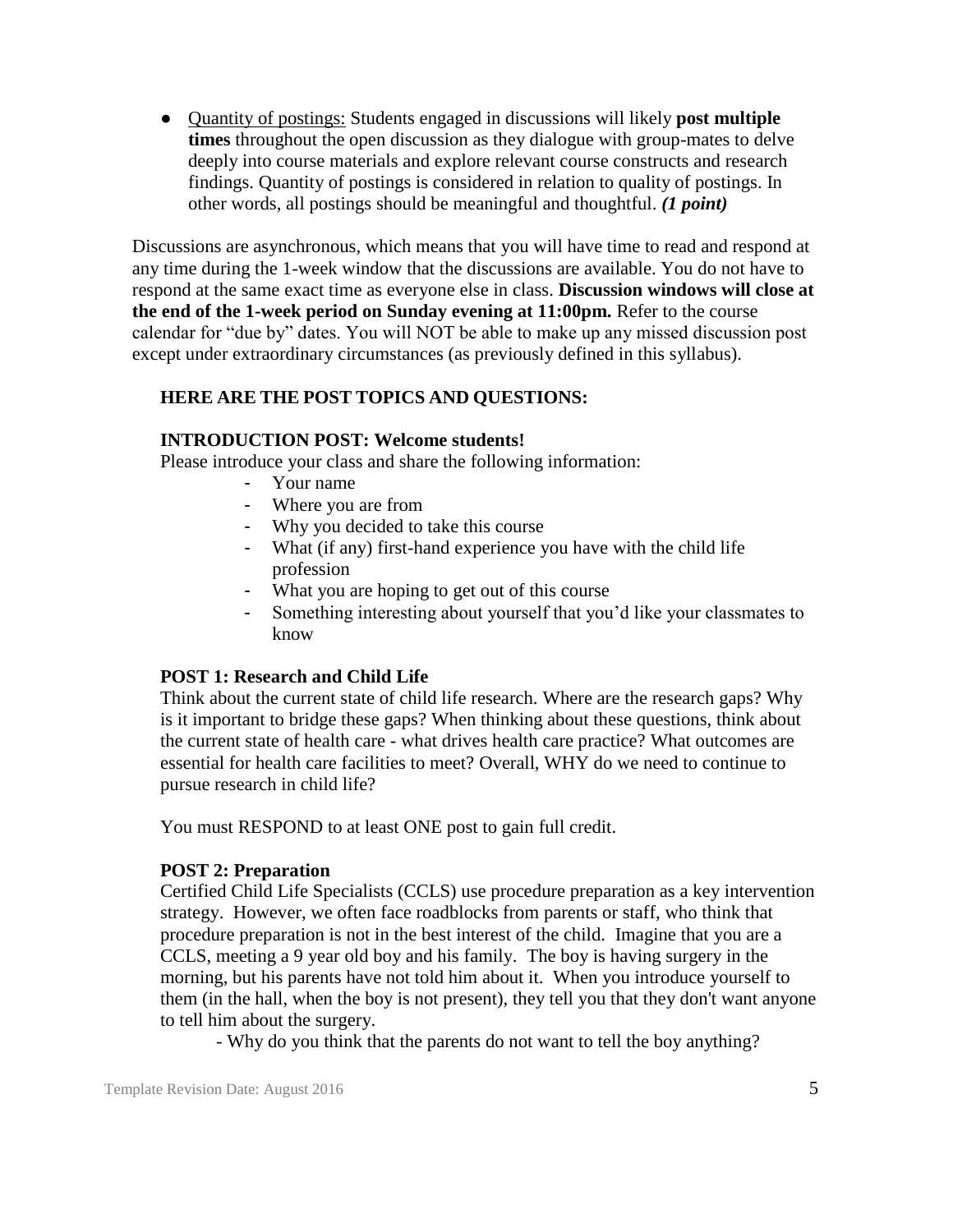- How would you go about explaining the risks of not preparing the child for his surgery?

- How would you go about explaining the benefits of preparation to them?

- You now want to explain to the parents some strategies you have for making this preparation a success. Please list at least 2 strategies that you would describe to the parents, to help them understand how this could be successful.

You must RESPOND to at least ONE post to gain full credit.

#### **POST 3: Play Modalities and You: Then and Now**

We learned about the various roles that play can have in a child's life. Think about what you have learned this week about the purpose and value of play and share with the group:

- Did your perspective on children and play change at all after learning about these modalities?

- Can you remember a time during your childhood that a play modality was used to help you through something? If now, can you think of a time when it would have been helpful to employ some of these play modalities? Share as few or as many details as you would like.

- Think about "The Flow," as described in the Thompson text. This can be applied to people of all ages, not just children. As an adult, what gets you into "the flow" to help you through stressful situations? For example, if I am consumed with stressful thoughts, I know that I can read a book and give my mind a bit of an escape. Also, if someone gently rubs the spot between my eyebrows, I will be able to feel my body physically relax. What gets you into the flow to help you through stressful situations?

You must RESPOND to at least ONE post to gain full credit.

**II. Exams** (Each exam worth 10 points; Total: 20 points)

There will be two exams that will cover class lectures, discussions, readings, etc. The exams will not be cumulative (i.e., the second exam will cover material after the first exam only).

#### **III. Homework Assignments**  $(20 \text{ points each} = 40 \text{ points})$

There will be two homework assignments due during the semester. Students are on their honor to complete their homework assignments using their own words and ideas. Students must cite any and all sources used to write and construct their ideas for their papers. A word to the wise: "When in doubt, cite it!" If you have any questions about how to cite your sources, please ask your instructor prior to passing in your paper. Homework assignments should be written and formatted according to American Psychological Association (APA),  $6<sup>th</sup>$  Edition, style rules (i.e., papers should be typed using 12-pt. font with 1-inch margins; however, in the interest of conserving paper, no need for a cover page, double space, and cite your sources following your sentence of text).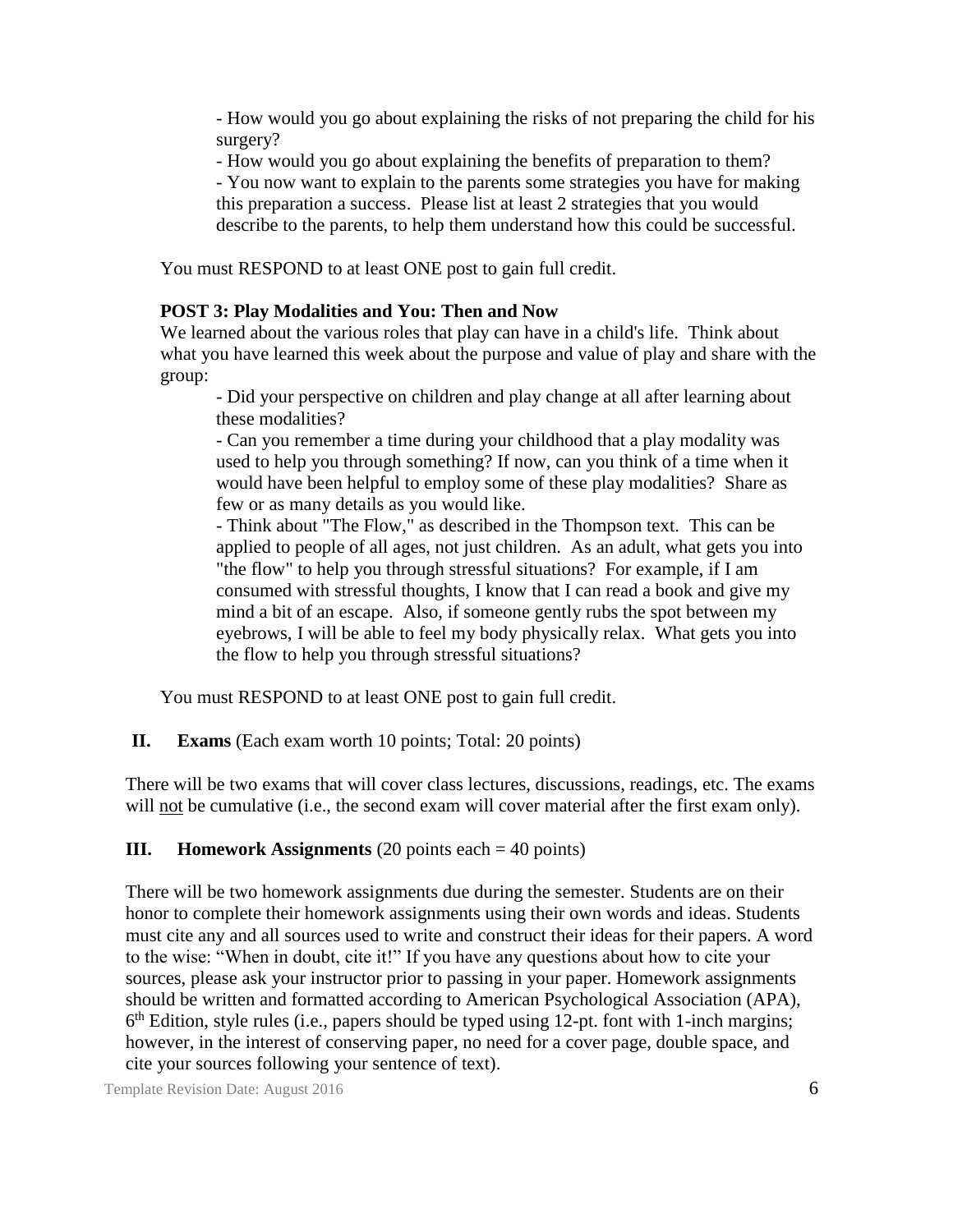**Homework Assignment 1: Site Visit Paper-** Students will conduct a child life program site visit. Students will then process information and observations in a reflective paper. *If students are not physically able to conduct a site visit, please contact the instructor for alternate option.*

Prior to your site visit, please view the hospital's website to familiarize yourself with the following prompts prior to your site visit. As you tour the facility, what do you see, how do you feel in this setting? How do you think a child or family coming to this hospital would feel? Take on a child's point of view, a parent's point of view, does that change the experience?

For the written part of this assignment, please respond to the following and comment on the ways you found, or didn't find, this setting to be focused on decreasing stress and anxiety for children and families. Use specific examples and refer to what we have been discussing about developmental ages and stages when appropriate. Focus and comment on why each of these individual points would be important. Students must have CCLS tour facilitator sign verification form at the time of visit. Verification form must be attached to paper when submitted.

## *The final grade will be based on the student's ability to meet the writing criteria listed below. Students are required to site resources accordingly. The reflective paper must not exceed a maximum of five (5) pages typed in APA style.*

- 1. **Description:** Begin with the hospital website. Is the site user-friendly? What information is provided? What message does the site convey? What is the mission statement of the hospital? What information/resources (if any) did the site provide to help prepare families for a medical experience there? Describe the "vital statistics of the hospital, including:
	- Freestanding children's hospital or children's hospital within an adult hospital?
	- If hospital within a hospital, which units are pediatric-only (versus combined with adults)
	- Scope of services
	- Type of facility (acute care, rehab, etcc.)
	- Total number of beds (adult and pediatric)
	- Nationally rated for any particular service?

#### 2. **The Environment**

- Were you able to find your way to this setting easily? Was parking convenient? Did you feel welcome upon arrival? Could you easily find your way around? How would a family from a different culture/speaking a different language manage in this setting?
- Describe ways that the setting may or may not be immediately welcoming to families/children and if warranted offer suggestions for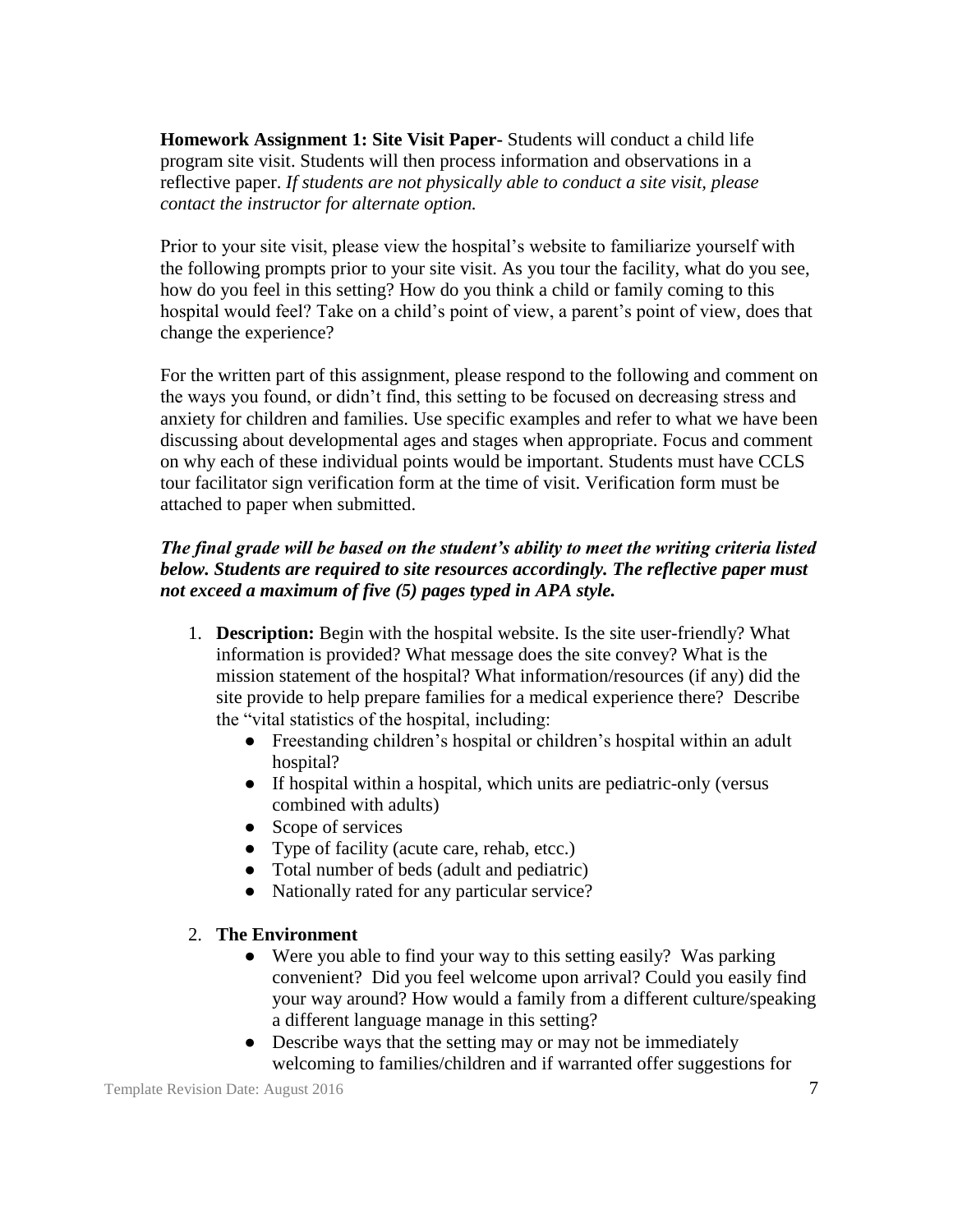improvement: signage, directions, floor plan,

information/communication area, decorations/atmosphere.

• How did this setting make you feel overall?

## 3. **The People**

- How does one distinguish staff from visitors from patients? How does this setting convey a sense of safety and security? Who did you meet? How did they respond to you?
- What does the hospital do to promote Family-Centered Care?
- Interview a staff member and inquire about his/her favorite/least favorite aspects of the job, challenges faced, and how s/he approaches those challenges and adapts to changes.

## 4. **Play Activity Space**

- Is there a playroom and/or teen lounge?
- How is it structured to meet various stages of child development?
- How is it structured to meet the needs of children which may have limited physical ability?
- Can siblings use the playrooms?
- Is the playroom staffed? If so, by whom?
- Are there planned events and activities? If so, who implements them?
- What are their policies on medical staff being in the playroom?

# 5. **The Patient Rooms**

- What (if anything) makes the room child-friendly?
- What in the physical space supports the families' needs?
- Private or double/shared rooms?
- Is there free Wifi available?
- Is there a communication tool present to support family-tostaff/physician dialogue?
- Are parents and other family members welcome to stay overnight?

## 6. **The Treatment/Procedure Rooms**

- Is there a designated treatment room?
- Is there anything particularly child focused in the room to help decrease child or parent anxiety?
- Is there a reason that staff would choose NOT to use the treatment room?
- Are parents welcome in the treatment room?

# 7. **Other physical spaces**

- Is there a designated parent/family lounge?
- Are there designated consult rooms for discussions with the physician?
- Are there rooms nearby designated for parents to sleep overnight, if they can't stay in their child's room?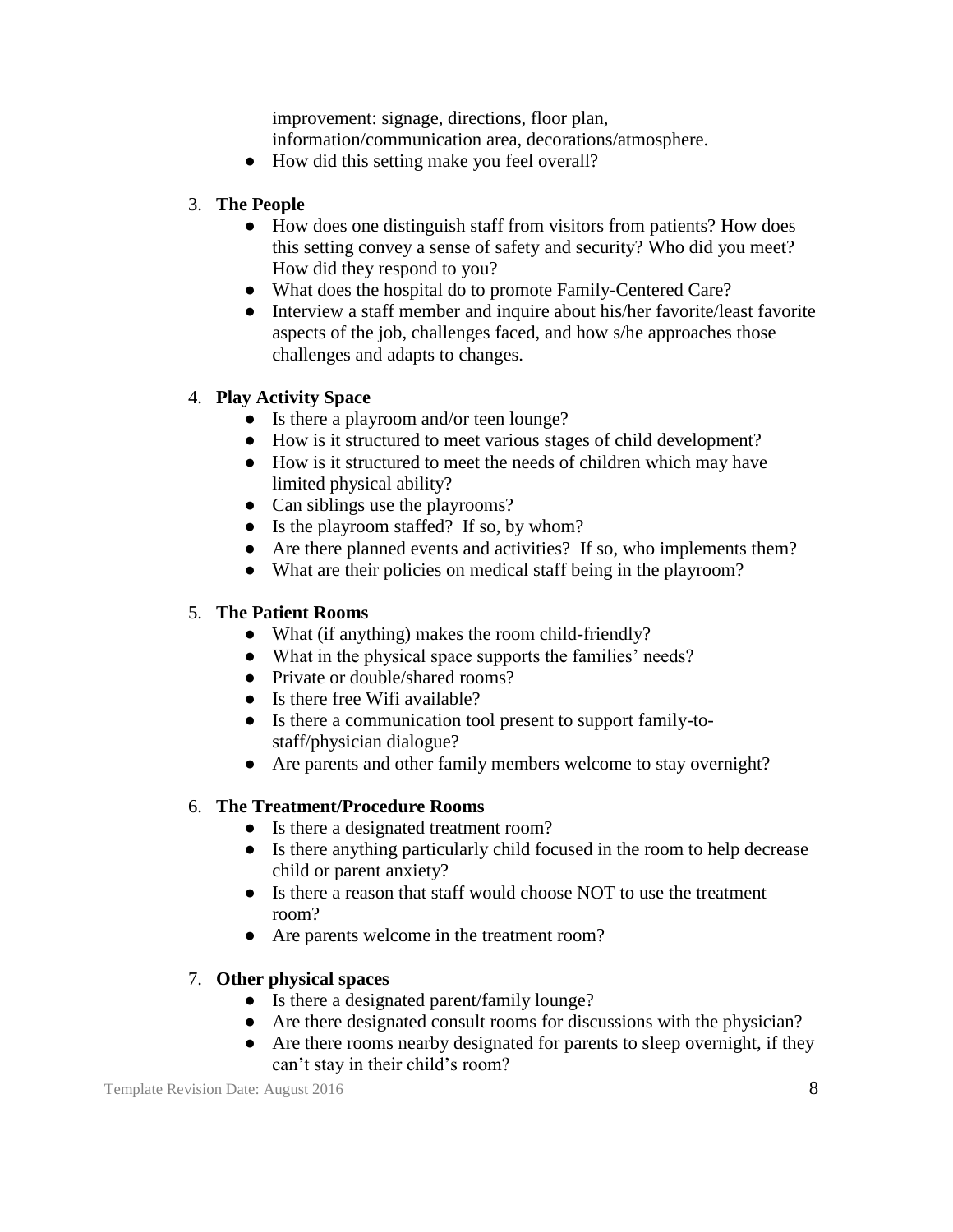- Is there anything in the hallways designed specifically to support the needs of children and families?
- 8. **What was the overall experience like for you?**
	- What surprised you during this visit?
	- Can you see yourself working in this kind of setting? If so, in what capacity?
	- Overall, how successful was this facility in meeting the unique needs of children and families?

**Homework Assignment 2:** *Healthcare Experience Interview:* Conduct an interview with someone you know who has had experience with an infant, child, or teen in the hospital setting (i.e. Emergency Room, inpatient stay, same day surgery, clinic, specialist appointment, outpatient lab, medical imaging). Possibilities include:

- A sibling of someone who was in the hospital as a child.
- A parent who has taken their child to the hospital.
- The person who was in the hospital as a child or teen, who can recall the experience.

Students are required to cite a minimum of four (4) scholarly sources using current scholarly journal articles and course material to support findings. Integration of course material should demonstrate understanding of course concepts as applied to the interview questions. *The paper must not exceed a maximum of five (5) pages typed using APA format.* Late papers will not be accepted.

## *If interviewing the parent or the individual, gather the following information during the interview:*

- How long ago did the medical encounter occur?
- Who was the patient during the encounter?
- What was the reason for the encounter?
- How long did the encounter last?
- How much information did they have before the encounter?
- Was this their first time in the medical environment?
- What was their greatest fear during the encounter?
- At what times was the visit most stressful for the parent? For the child?
- How did the family cope with the hospital encounter? What did they do to make it easier?
- Were opportunities available for their child to play while in the hospital?
- How did hospital staff demonstrate their knowledge of the unique needs of children?
- Did they meet a Child Life Specialist? If so, what interventions were provided? How was it helpful?
- Did the healthcare team include them in care plan decisions?
- How easy or difficult was it to communicate with the healthcare team?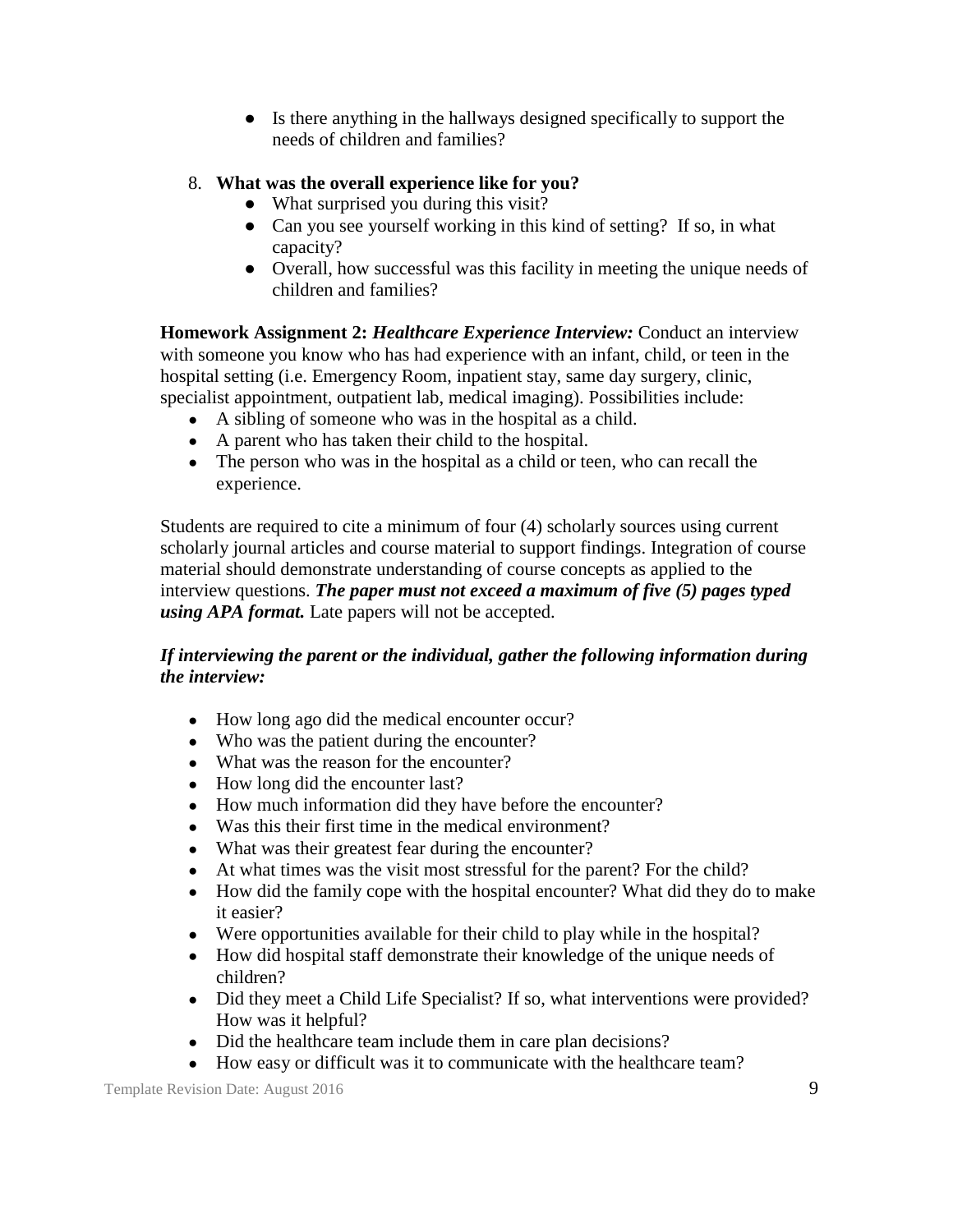- Were they able to be present with their child during procedures?
- How could the visit have been made easier and less stressful?

## *If interviewing a sibling, gather the following information:*

- Basic data about the visit (see bullets 1-3 above)
- Did they visit their sibling in the hospital?
	- o If yes-
		- What was it like?
		- Were they given information before the visit? By whom? What information did they find helpful or wish they had been given?
		- Did they have questions or concerns before, during or after the visit? How were those concerns addressed?
	- o If no-
		- How did they feel about not visiting?
		- Did they have questions or concerns about their hospitalized sibling? How were their concerns addressed?
- Had they had prior experience with being at the hospital themselves?

The paper should summarize the family's experiences and include the answers to the above questions. Also include how a CCLS supported the child/family, or could have helped the child/family if a CCLS was not involved. Was there anything they shared that surprised you?

IV. **Final Exam (20 points):** The final exam is cumulative covering material from the entire semester. The final exam will include a combination of multiple choice and short essay questions.

# **Other Requirements**

## **Written Assignments**

All formal written assignments will be evaluated for content and presentation. The American Psychological Association, Sixth Edition (APA) style will be followed for all written work. All written work unless otherwise noted must be completed on a word processor and should be proofread carefully. (Use spell check!) If students are not confident of their own ability to catch errors, they should have another person proofread their work. When in doubt, they should check the APA manual. Portions of the APA manual appear at the Style Manuals link on the Mason library web at [http://infoguides.gmu.edu/content.php?pid=39979.](http://infoguides.gmu.edu/content.php?pid=39979) Students may consult the Writing Center for additional writing support.

Students will do the following:

- 1. Present ideas in a clear, concise, and organized manner. (Avoid wordiness and redundancy.)
- 2. Develop points coherently, definitively, and thoroughly.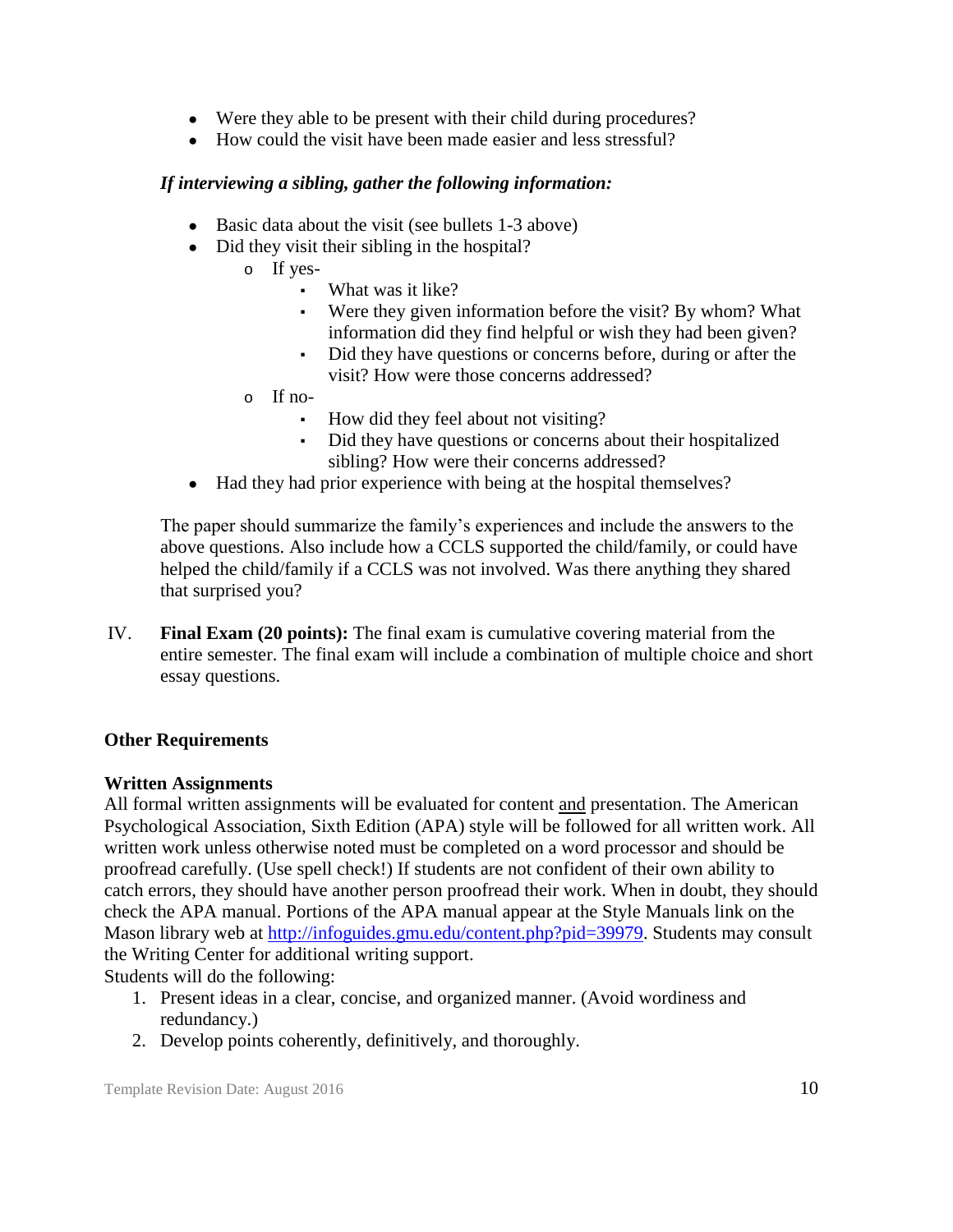- 3. Refer to appropriate authorities, studies, and examples to document where appropriate. (Avoid meaningless generalizations, unwarranted assumptions, and unsupported opinions.)
- 4. Use correct capitalization, punctuation, spelling, and grammar.
- 5. Type the paper with double spacing, indented paragraphs, 1-inch margins all around, and 12-point Times New Roman font.

## ● **Course Performance Evaluation Weighting**

| <b>Assignments</b>                                         | <b>Due Dates</b>                                                                                               | <b>Points</b> |
|------------------------------------------------------------|----------------------------------------------------------------------------------------------------------------|---------------|
| Dialogic Posts on BB                                       | Intro: $8/31$<br>Post 1: 9/14; Response: 9/17<br>Post 2: 10/5; Response: 10/8<br>Post 3: 10/19; Response: 10/2 | 20            |
| Quizzes (10 points each)                                   | Quiz 1: 10/1 by 11:59pm<br>Quiz 2: 11/12 by 11:59pm                                                            | 20            |
| Homework Assignments (2)<br>assignments $@20$ points each) | HW 1: 11/4<br>HW 2: 12/9                                                                                       | 40            |
| Final Exam                                                 | Week of $12/11$                                                                                                | 20            |
| <b>TOTAL</b>                                               |                                                                                                                | 100           |

## ● **Grading Policies**

|                            |  | 97-100 A+ 87-89 B+ 77-79 C+ | 60-69 D | Below 60 F |  |
|----------------------------|--|-----------------------------|---------|------------|--|
| 93-96 A 83-86 B 73-76 C    |  |                             |         |            |  |
| 90-92 A- 80-82 B- 70-72 C- |  |                             |         |            |  |

All CEHD undergraduate and graduate students are held to the university grading policies as described in the Academic Policies section of the current catalog, which can be accessed at [http://catalog.gmu.edu.](http://catalog.gmu.edu/) Those students enrolled in a CEHD Licensure Graduate Certificate program, however, must earn a B- or better in all licensure coursework. A degree-seeking graduate student will be dismissed after accumulating grades of F in two courses or 9 credits of unsatisfactory grades (C or F) in graduate courses. A 3.0 grade point average is required for completion of the graduate degree.

#### **Professional Dispositions**

Students are expected to exhibit professional behaviors and dispositions at all times.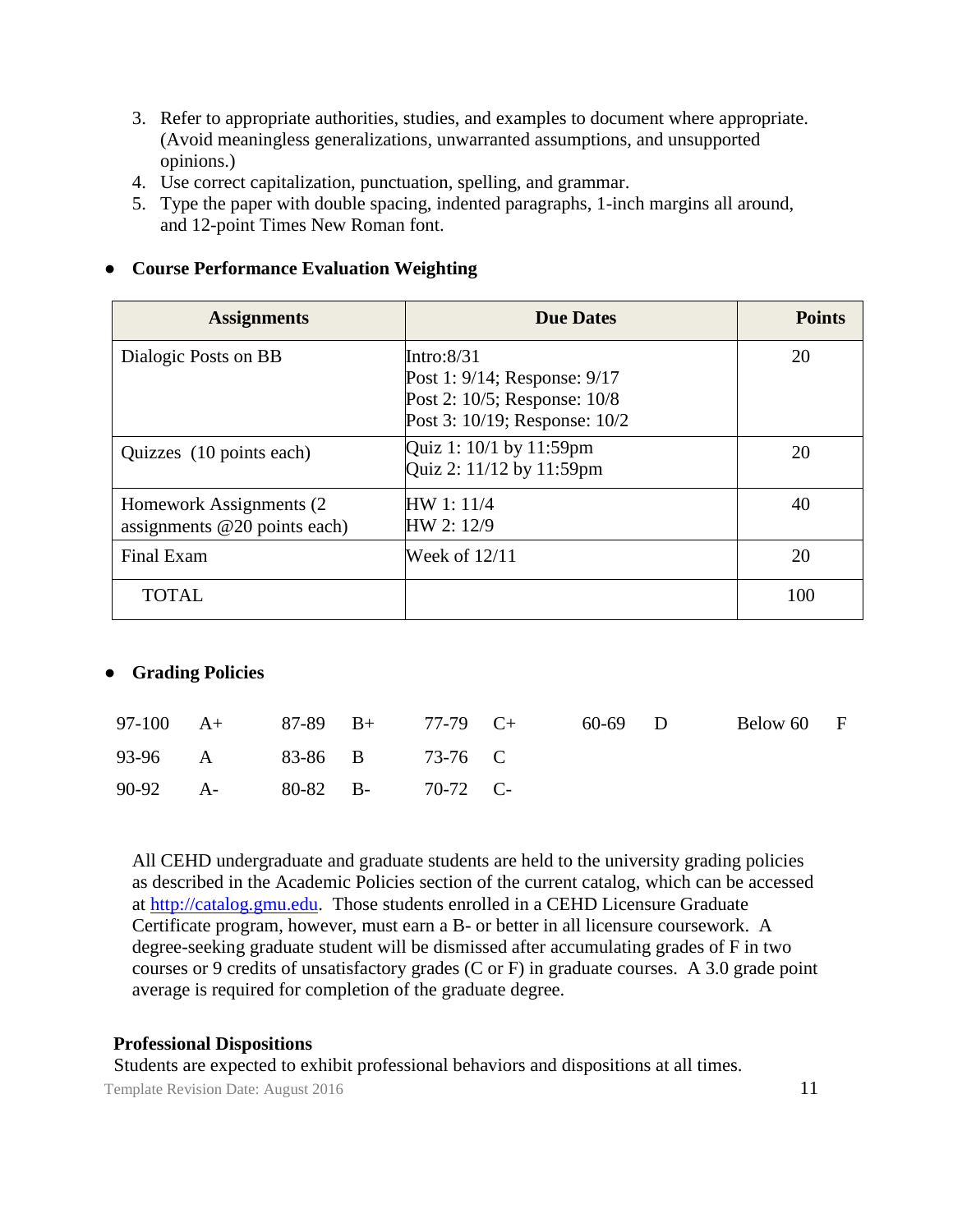### **Core Values Commitment**

The College of Education and Human Development is committed to collaboration, ethical leadership, innovation, research-based practice, and social justice. Students are expected to adhere to these principles: [http://cehd.gmu.edu/values/.](http://cehd.gmu.edu/values/)

### **GMU Policies and Resources for Students**

## *Policies*

- Students must adhere to the guidelines of the Mason Honor Code (see [http://oai.gmu.edu/the-mason-honor-code/\).](http://oai.gmu.edu/the-mason-honor-code/))
- Students must follow the university policy for Responsible Use of Computing (see [http://universitypolicy.gmu.edu/policies/responsible-use-of-computing/\)](http://universitypolicy.gmu.edu/policies/responsible-use-of-computing/).
- Students are responsible for the content of university communications sent to their Mason email account and are required to activate their account and check it regularly. All communication from the university, college, school, and program will be sent to students **solely** through their Mason email account.
- Students with disabilities who seek accommodations in a course must be registered with George Mason University Disability Services. Approved accommodations will begin at the time the written letter from Disability Services is received by the instructor (see [http://ods.gmu.edu/\)](http://ods.gmu.edu/).
- Students must follow the university policy stating that all sound emitting devices shall be silenced during class unless otherwise authorized by the instructor.

## *Campus Resources*

- Support for submission of assignments to Tk20 should be directed to tk20help@gmu.edu or [https://cehd.gmu.edu/aero/tk20.](https://cehd.gmu.edu/aero/tk20) Questions or concerns regarding use of Blackboard should be directed to [http://coursessupport.gmu.edu/.](http://coursessupport.gmu.edu/)
- The George Mason University Writing Center staff provides a variety of resources and services (e.g., tutoring, workshops, writing guides, handbooks) intended to support students as they work to construct and share knowledge through writing (see [http://writingcenter.gmu.edu/\)](http://writingcenter.gmu.edu/).
- The George Mason University Counseling and Psychological Services (CAPS) staff consists of professional counseling and clinical psychologists, social workers, and counselors who offer a wide range of services (e.g., individual and group counseling, workshops and outreach programs) to enhance students' personal experience and academic performance (see [http://caps.gmu.edu/\)](http://caps.gmu.edu/).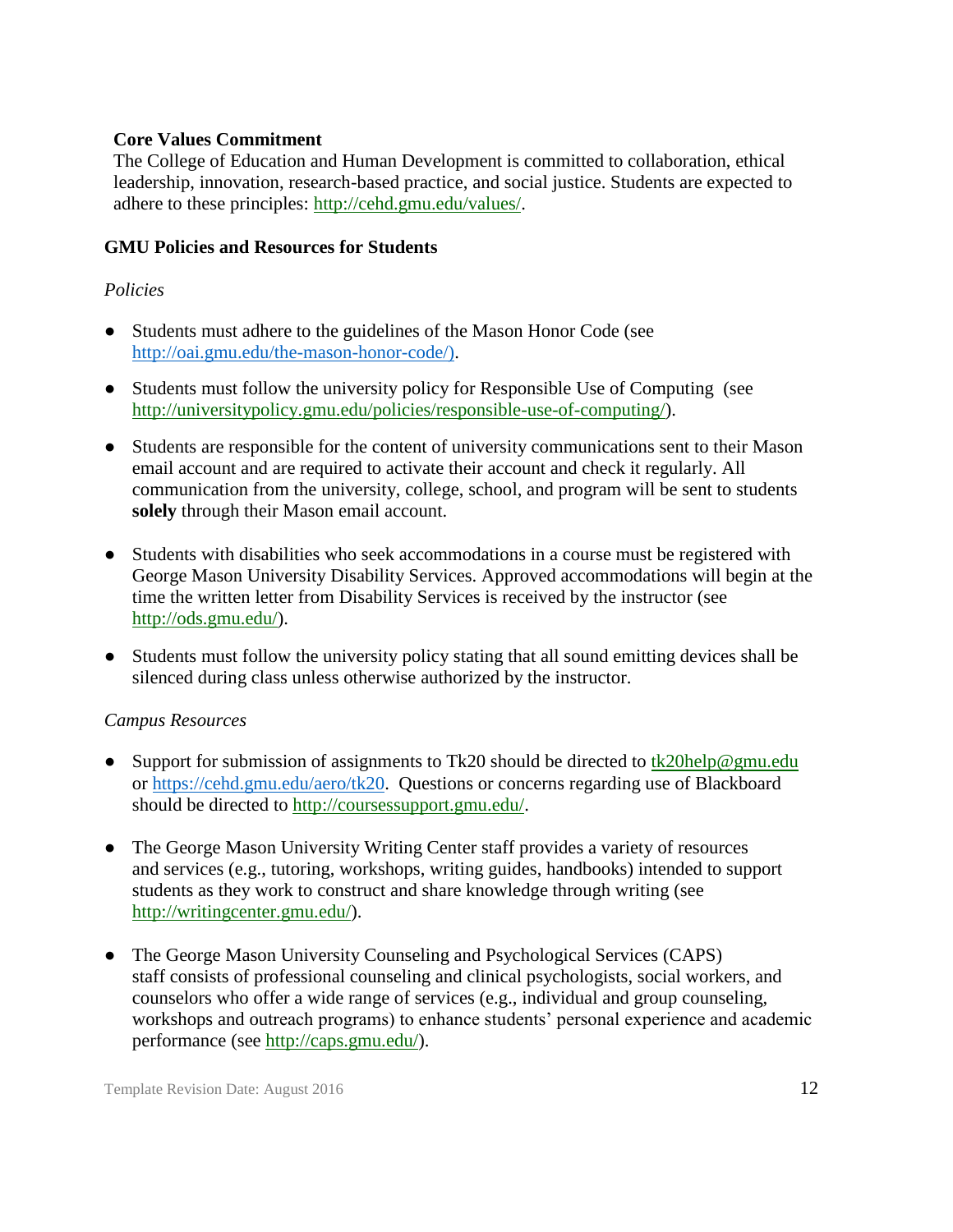• The George Mason University Office of Student Support staff helps students negotiate life situations by connecting them with appropriate campus and off-campus resources. Students in need of these services may contact the office by phone (703-993-5376). Concerned students, faculty and staff may also make a referral to express concern for the safety or well-being of a Mason student or the community by going to [http://studentsupport.gmu.edu/,](http://studentsupport.gmu.edu/) and the OSS staff will follow up with the student.

**For additional information on the College of Education and Human Development, please visit our website [https://cehd.gmu.edu/.](https://cehd.gmu.edu/) For the College of Humanities and Social Sciences, please visit the website [https://chss.gmu.edu/.](https://chss.gmu.edu/)**

#### **Class Schedule**

| <b>Week/Date Topic</b> |                                                                                                                   | <b>Readings and</b><br><b>Assignments DUE</b>                                     |
|------------------------|-------------------------------------------------------------------------------------------------------------------|-----------------------------------------------------------------------------------|
|                        | <b>Module 1: Course Overview, Self-Reflection, and Foundations of Child Life</b>                                  |                                                                                   |
| 1: 8/29                | <b>Course Overview</b><br>Child Life: History and Definition of scope of<br>practice<br>Perceptions of Child Life | Ch 1, Thompson<br><b>BB:</b> Introduce yourself to<br>the class                   |
| 2:9/5                  | Theoretical Foundations of Child Life                                                                             | Ch 2, Thompson                                                                    |
| 3:9/12                 | Research in Child Life                                                                                            | Ch <sub>3</sub> , Thompson<br>www.childlife.org<br><b>BB: POST 1 and Response</b> |
| 4:9/19                 | Developmental Issues: Infants, Toddlers and<br>Preschoolers, School Age, Tweens and Adolescents                   | Refer to Ch 2, Thompson                                                           |
| 5:9/26                 | Quiz #1                                                                                                           | QUIZ <sub>1</sub>                                                                 |
|                        | <b>Module 2: Child Life Interventions</b>                                                                         |                                                                                   |
| 6:10/3                 | <b>Procedure Preparation</b>                                                                                      | Ch 9, p 161-186, Thompson<br><b>BB: POST 2 and Response</b>                       |
| 7:10/10                | <b>Procedure Support</b>                                                                                          | Ch 9, p 186 - 194,<br>Thompson                                                    |
| 8:10/17                | Therapeutic Play<br><b>Medical Play</b><br>Normalization                                                          | Ch 8, Thompson<br><b>BB: POST 3 and Response</b>                                  |
| 9:10/24                | Pain Management                                                                                                   | <b>Articles: TBD</b>                                                              |
| 10: 10/31              | <b>Sibling Support</b>                                                                                            | Ch 12, Thompson                                                                   |